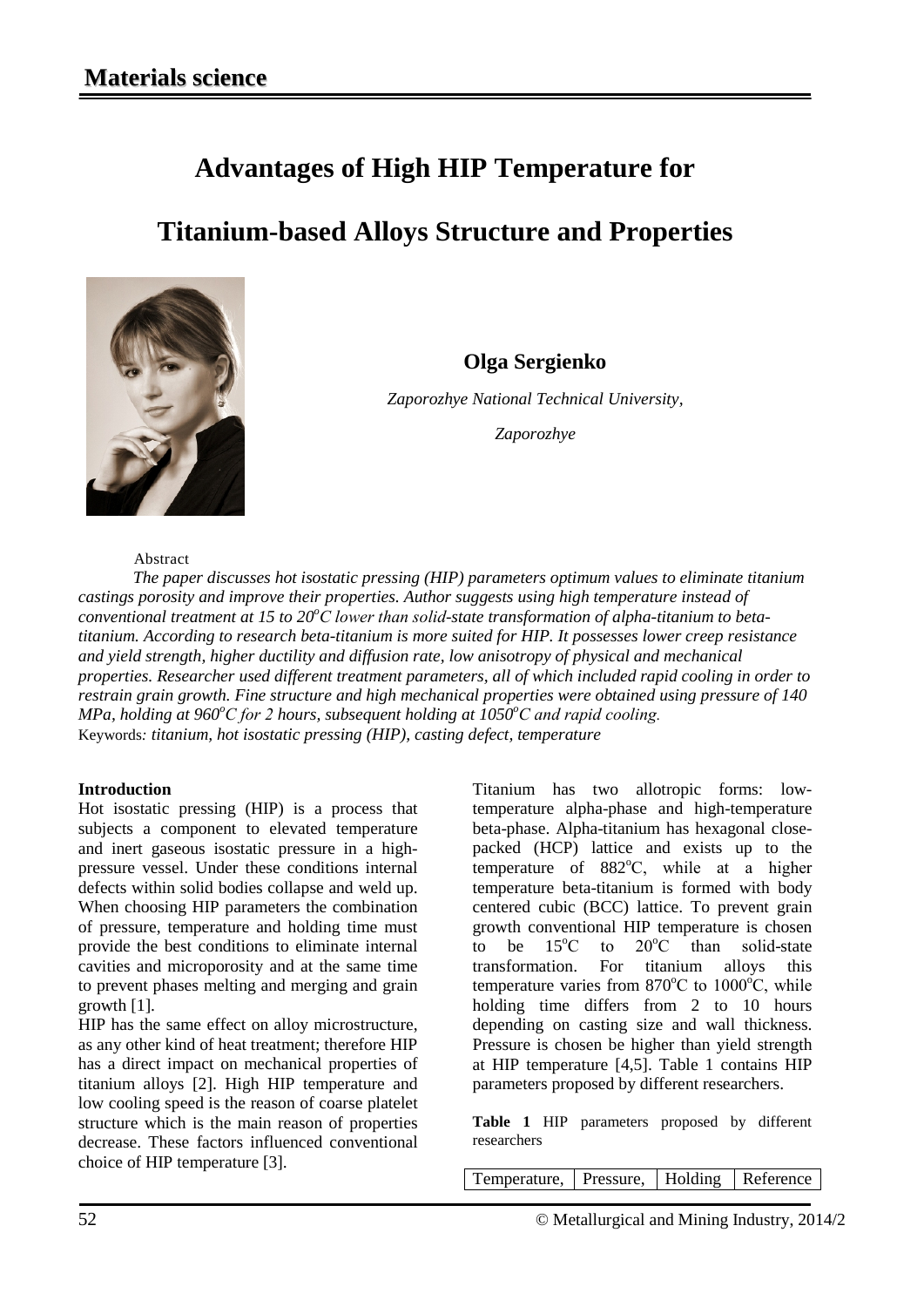| $\rm ^{o}C$ | MPa     | time, h |    |
|-------------|---------|---------|----|
| 900         | 100     |         | 6  |
| 1000-1150   | 100     |         | 7  |
| 950-1000    | 75-100  |         | 7  |
| 954         | 103     | 2       | 8  |
| 900-1000    | 100-120 |         | 9  |
| 900-950     | 103     | $2 - 4$ | 5  |
| 950-1000    | 120     | $2 - 4$ | 10 |
| 845-970     | 103     | $2 - 4$ |    |
| 899         | 103     | 2       | 11 |

Despite a wide use of HIP modes with temperatures lower than solid-state transformation and taking into account characteristics of HCP and BCC lattices, hightemperature beta-titanium possesses following advantages, which can be used during HIP: Low plastic resistance;

High ductility;

Low mechanical and physical properties anisotropy;

High diffusion rate of BCC lattice;

Low creep resistance.

These properties should encourage quick and effective defects elimination in titanium alloys castings at a temperature higher than solid-state transformation point.

Research Procedure

Research results showed that traditional HIP parameters, used for VT20 alloy, which includes 5.5-6.8% Al, 0.5-2.0% Mo, 0.8-1.8% V, 1.5- 2.5% Zr,  $(960 \pm 10$  oC, 140 MPa, cooling speed – 5-8 °C /min) sometimes lead to tensile strength decrease. Researchers were faced with a task to create new HIP technology which would improve alloy properties.

In order to find the best HIP mode for VT20 alloy castings were submitted to treatment at different temperatures in Quintus QIH 0,9x1,5x2070-1400 MURC press. The chosen temperatures were: 960°C, 1020°C (solid-state transformation point) and 1050°C. Cooling rate of 40 to 50oC/min was provided to prevent grain growth. Different HIP modes used the same pressure of 140 MPa. Holding time consisted of  $2$  hours at  $960^{\circ}$ C with consequent holding at 1020°C or 1050°C for 1 hour. After HIP treatment mechanical tests and microstructure analysis were conducted. Mechanical properties of VT20 alloy are presented in Table 2 and microstructures can be seen in Figure 1.

### Results and Discussion

As cast samples possess fine platelet structure and their mechanical properties are within norm. After conventional HIP mode with slow cooling fine structure turned coarse, this led to a drop in mechanical properties. Treatment at 1020°C with rapid cooling at  $40^{\circ}$ C /min resulted in a fine structure, though properties didn't reach the needed level. Fine lamellar structure and high mechanical properties were obtained only by samples, which were treated at 1050°C and cooled from beta-titanium temperature at 45-  $50^{\circ}$ C/min.

Research results prove that the optimal HIP mode for titanium alloy VT20 must include temperature higher than solid-state transformation point. Rapid cooling from betatitanium phase creates fine platelet alphatitanium structure. While low temperature treatment doesn't allow to manipulate alphatitanium grain size without its growth.

Conclusions

High-temperature beta-titanium properties are better suited for HIP treatment than alphatitanium. According to this data, several experiments were conducted, including different treatment modes, microstructure analysis and mechanical properties tests. Based on research data the optimal HIP mode was chosen. It consists of holding at  $960^{\circ}$ C for 2 hours, subsequent heating to  $1050^{\circ}$ C and holding for 1 hour with cooling rate 45-50°C/min. This mode provides fine lamellar structure of alpha-titanium phase and high mechanical properties.

**Table 2** Mechanical properties of VT20 alloy samples after different HIP modes

| HIP mode                                                                                   | Mechanical properties |              |                                                                                      |       |     |
|--------------------------------------------------------------------------------------------|-----------------------|--------------|--------------------------------------------------------------------------------------|-------|-----|
|                                                                                            | $\sigma_{B}$<br>MPa   | $\delta, \%$ | $\left  \begin{array}{c} \psi, \frac{\%}{6} \\ k \mathrm{J/m}^2 \end{array} \right $ |       | HB  |
| As cast                                                                                    | 962                   | 6.80         | 19.25                                                                                | 568.8 | 346 |
| As cast + HIP, 960°C, 1 h, cooling rate $5-8$ °C/min   889.50<br>(conventional technology) |                       |              | $10.50$   21.93   653.3                                                              |       | 360 |
| As cast + HIP, 960°C, 2 h, 1020°C, 1 h, cooling rate   894.75                              |                       | 7.40         | 19,15                                                                                | 653.5 | 365 |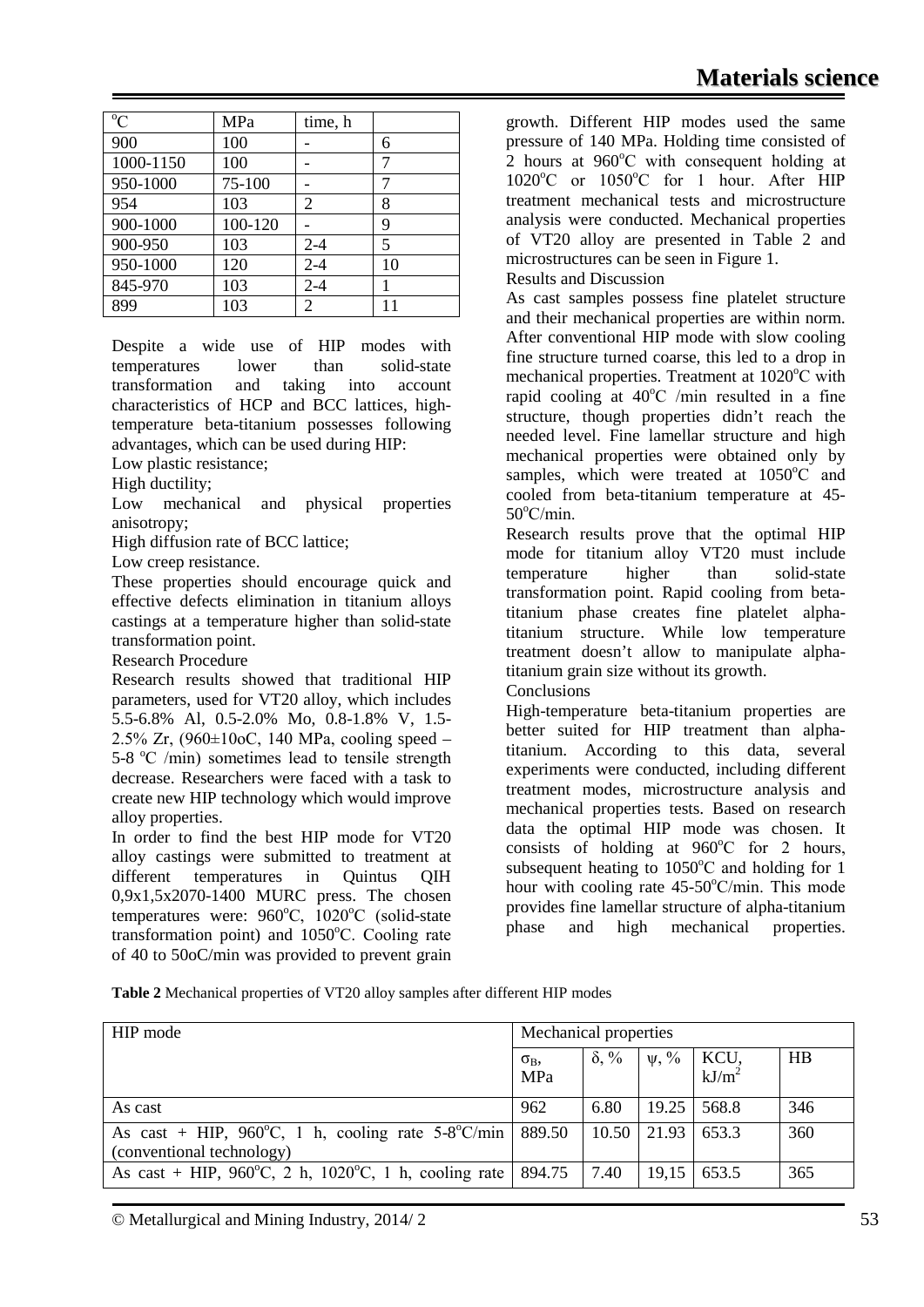| $40^{\circ}$ C/min                                                                             |       |       |       |         |
|------------------------------------------------------------------------------------------------|-------|-------|-------|---------|
| As cast + HIP, 960°C, 2 h, 1050°C, 1 h, cooling rate 45-   923.25   6.20<br>$50^{\circ}$ C/min |       | 16.78 | 600.3 | 349     |
|                                                                                                |       |       |       |         |
| Standard norms                                                                                 | > 900 |       | >280  | 320-360 |



 $a - as cast$ , heat 1;  $b - As cast + HIP$ ,  $960^{\circ}C$ , 1 h, cooling rate  $5-8^{\circ}C/min$  (conventional technology);  $c - As cast +$ HIP, 960°C, 2 h, 1020°C, 1 h, cooling rate 40°C/min; d – As cast + HIP, 960°C, 2 h, 1050°C, 1 h, cooling rate 45-50°C/min;

**Figure 1** Titanium alloy samples microstructure after different HIP modes, x500.

### **References**

- 1. J. R. Newman, D. Eylon, J. K. Thorne. Titanium and Titanium Alloys. ASM Handbook Vol.15 Casting, 1992, pp. 1811-1836.
- 2. Myer Kutz J. Handbook of Materials Selection. New York, Wiley &Sons, 2002., 1497p.
- 3. Donachie M. J. Jr. Titamium: a Technical Guide. USA, ASM International, 2000, 216p.
- 4. Galdin N.M., D.F. Charnega, D.F. Ivanchuk Non-ferrous Casing Guide. Moscow, Mashinostoeniye, 1989, 528 p.
- 5. Eridon J. M. Hot Isostatic Pressing of Castings. ASM Handbook Vol.15 Casting, 1992, pp. 1173-1187
- 6. Leyens C., M. Peters. Titanium and Titanium Alloys Fundamentals and Applications WILEY-VCH GmbH & Co., 2003, 513 p. ISBN 3-527-30534-3
- 7. Iljin A.A., B.A. Kolachev, I.S. Polkin. Titanium Alloys: Composition, Structure, Properties. Moscow, VILS-MATI, 2009, 520 p.
- 8. Campbell F.C. Manufacturing Technology for Aerospace Structural Materials. F.C. Campbell– Elsevier Ltd., 2006, 617 p.